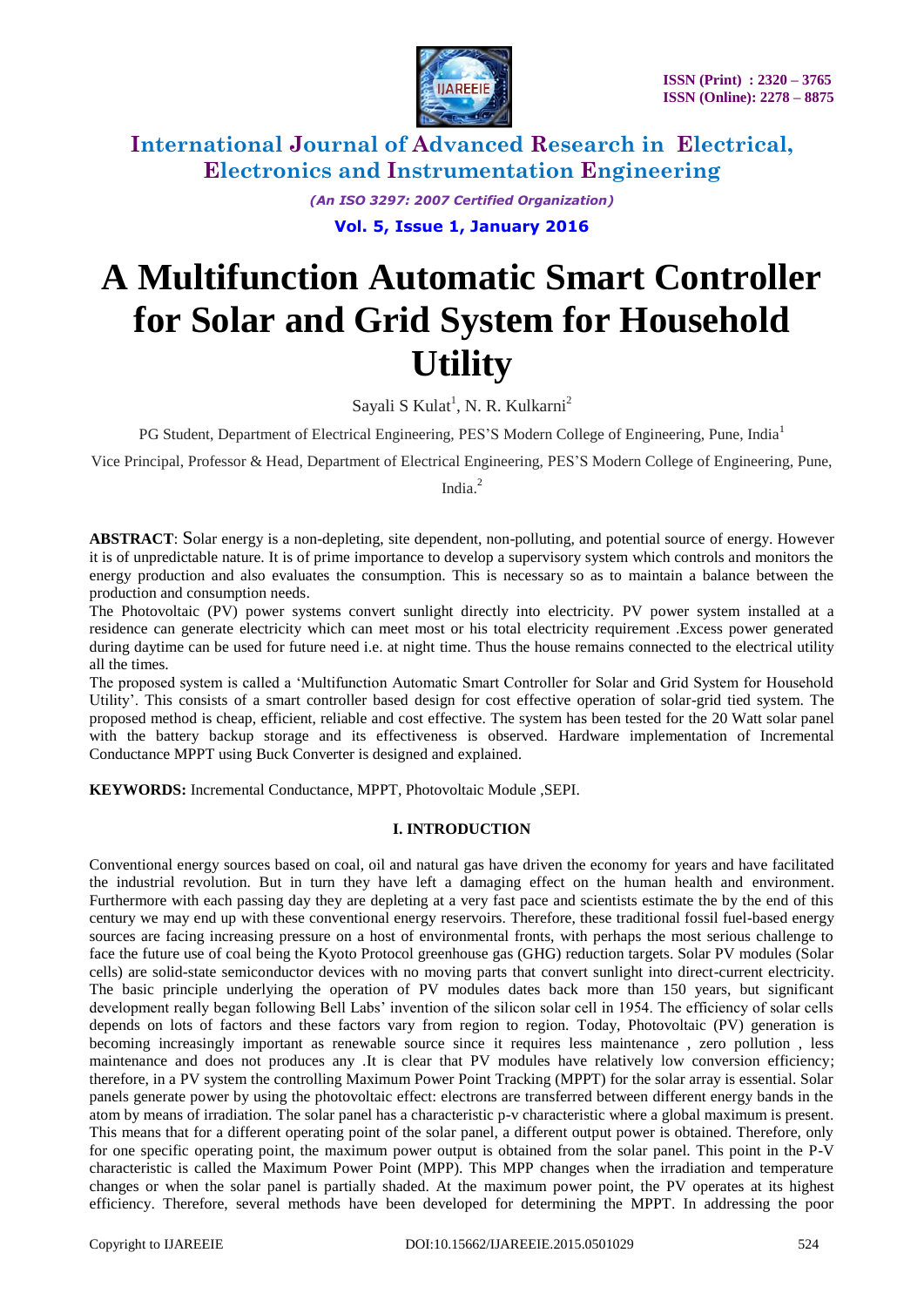

*(An ISO 3297: 2007 Certified Organization)*

# **Vol. 5, Issue 1, January 2016**

efficiency of PV systems, some methods are proposed, among which is a new concept called "Maximum Power Point" Tracking" (MPPT). All MPPT methods follow the same goal which is maximizing the PV array output power by tracking the maximum power on every operating condition. A switch-mode DC-DC converter is heart of MPPT hardware. A DC-DC converter therefore implemented to produce a constant voltage and deliver maximum power from solar panel to load. The output voltages of dc-dc converters are generally controlled by using a switching concept. IGBT's or MOSFET'S are used for this purpose. For output voltage regulation Pulse width modulation (PWM) is widely used.

### **II.SYSTEM MODULES**

#### **2.1 Maximum Power Point Tracking (MPPT) Methods**

The Maximum Power Point Tracking (MPPT) Methods are usually implemented PV modules so as to increase the efficiency of PV modules. The MPPT methods are:

- (i) Perturb and Observe Method
- (ii) Constant Voltage Method
- (iii) Incremental Conductance Method

#### **2.1.1 Perturb and Observe Method**



Figure 1The Perturb and Observe Method for MPPT

This method of power point tracking follows the procedure of constantly checking the voltage (or current in some systems) and continuing to increase the voltage as long as the power continues to increase. After passing over the maximum power point the power will begin to decrease which the algorithm will interpret as having gone too far and will start decreasing the voltage to compensate. This process continues to iterate until the maximum power point has been reached. Figure 1 provides a graphical representation of this algorithm in operation. One of the disadvantages of the perturb and observe method is that based on the algorithm, the system will continue to oscillate around the maximum power point. This can lead to inefficiencies, especially in situations when the irradiance is low and

the power-voltage curve begins to flatten out. When this occurs, the perturb and observe method can sometimes have difficulty determining when it has actually reached the maximum power point. In addition sometimes this algorithm will perform several iterations in the wrong direction if it is affected by rapidly changing conditions. However, the perturb and observe method is widely recognized as the most common method for maximum power point tracking because of its simple design.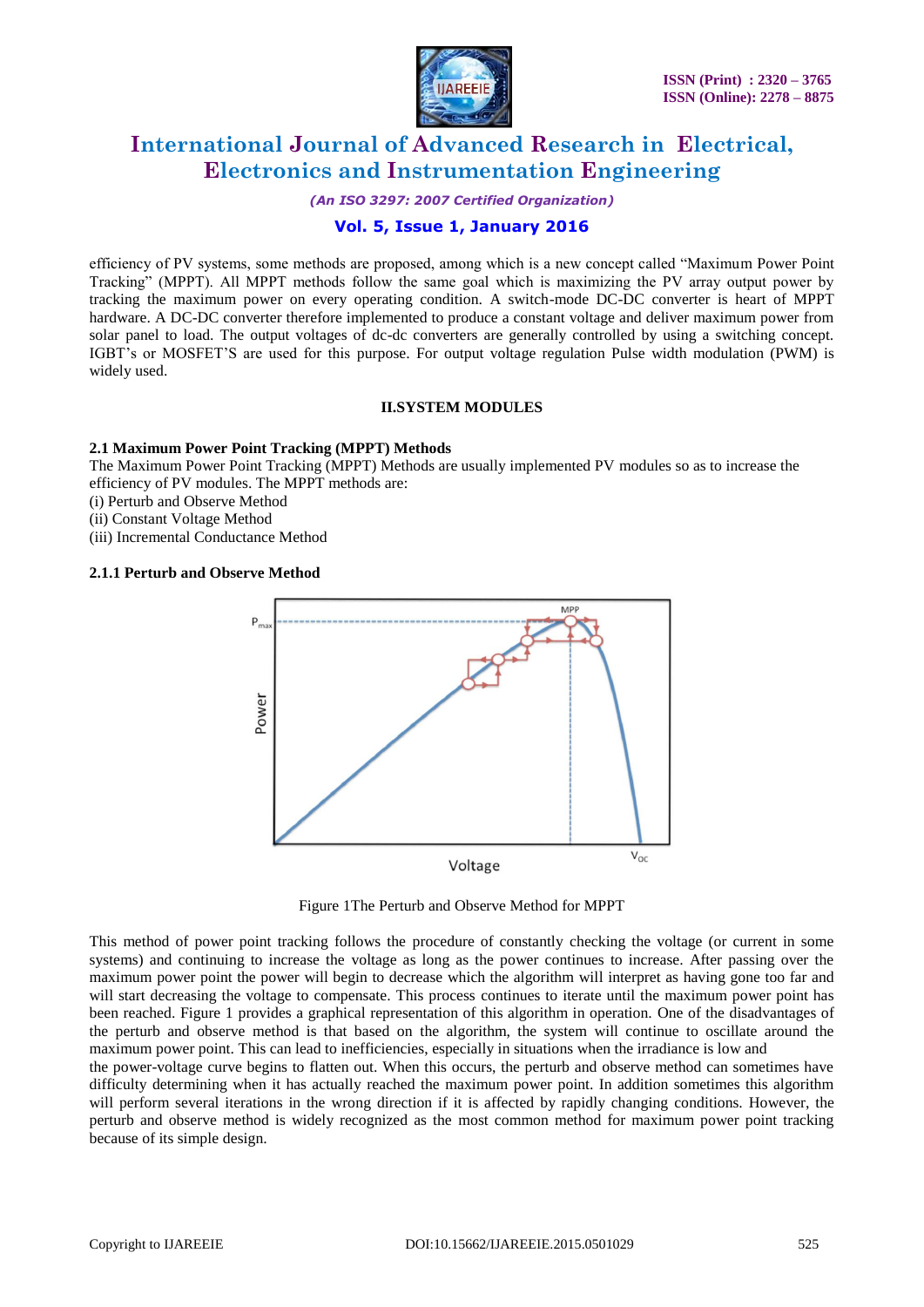

*(An ISO 3297: 2007 Certified Organization)*

## **Vol. 5, Issue 1, January 2016**

#### **2.1.2 Constant Voltage Method**



Figure 2 Constant Voltage Method for MPPT

The system will temporarily set the PV current to zero in order to determine the open circuit voltage. Once it has this value it can calculate, based on the specified ratio, what the operating voltage should be and the system can begin moving to that point. There is a specific amount of time, which can be programmed into the system, to wait before isolating the source and repeating the calculation. This method is inherently much less efficient than either the perturb and observe method or the incremental conductance algorithm. The primary advantage of this technique is that it requires much less computational time and is a much simpler algorithm than the previous methods.

#### **2.1.3 Incremental Conductance Method**



Figure3 Basic idea of the Incremental Conductance method on a *P*–*V* curve of a solar module

The Incremental Conduction method is the one which overrides over the aforementioned drawbacks. In this method, the array terminal voltage is always adjusted according to the MPP voltage. It is based on the incremental and instantaneous conductance of the PV module. Figure3 shows that the slope of the PV array power curve is zero at the MPP, increasing on the left of the MPP and decreasing on the right-hand side of the MPP. The basic equations of this method are as follows: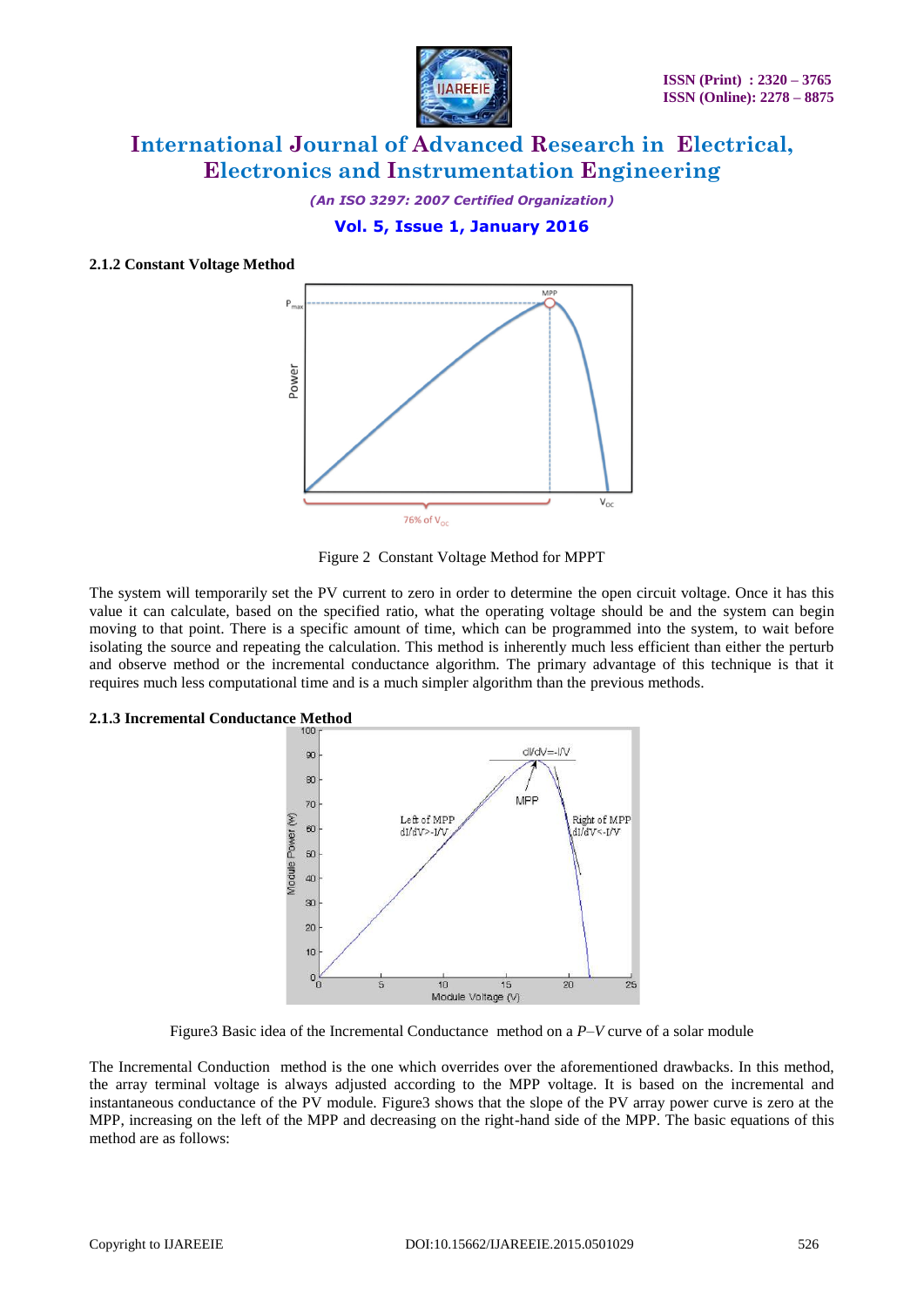

*(An ISO 3297: 2007 Certified Organization)*

# **Vol. 5, Issue 1, January 2016**

 $\frac{dI}{dV} = \frac{-I}{V}$ at MPP  $\frac{dI}{dV} > \frac{-I}{V}$  Left of MPP  $\frac{dI}{dV} < \frac{-I}{V}$ **Right of MPP** 

where *I* and *V* are the PV array output current and voltage, respectively. The left-hand side of the equations represents the Incremental Conductance of the PV module, and the right-hand side represents the instantaneous conductance. It is obvious that when the ratio of change in the output conductance is equal to the negative output conductance, the solar array will operate at the MPP. In other words, by comparing the conductance at each sampling time, the MPPT will track the maximum power of the PV module. The accuracy of this method is proven in where it mentions that the Incremental Conductance method can track the true MPPs independent of PV array characteristics.

#### . **2.1.4. Incremental Conductance with Direct Control Method**

Conventional MPPT systems have two independent control loops to control the MPPT. The first control loop contains the MPPT algorithm, and the second one is usually a proportional (P) or P–integral (PI) controller. A less obvious, but effective way of performing the Incremental Conductance technique is to use the instantaneous conductance and the incremental conductance to generate an error signal.

$$
e = \frac{I}{V} + \frac{dI}{dV}
$$

And this e goes to zero at MPP; however, it is not zero at most of the operating points. However, the MPPT system of standalone PV is a nonlinear control problem due to the nonlinearity nature of PV and unpredictable environmental conditions, and hence, PI controllers do not generally work well.

In this work, the Incremental Conductance method with direct control is selected. The PI control loop is eliminated, and the duty cycle is adjusted directly in the algorithm. The control loop is simplified, and the computational time for tuning controller gains is eliminated. The feasibility of the proposed system is investigated with a dc–dc converter configured as the MPPT. It was mentioned that the power extracted from PV modules with analog circuitry can only operate at the MPP in a predefined illumination level. Therefore, control action is done using a PIC16F877A which performs various control actions. It generates pulse width modulation (PWM) waveform to control the duty cycle of the converter switch according to the Incremental Conductance algorithm.

#### **2.2 Photovoltaic (PV) Module**

A solar cell is basically a p-n junction fabricated in a thin wafer of semiconductor. The electromagnetic radiation of solar energy can be directly converted to electricity through photovoltaic effect. Being exposed to the sunlight, photons with energy greater than the band-gap energy of the semiconductor creates some electron hole pairs proportional to the incident irradiation. The equivalent circuit of a PV cell is as shown in Figure 5.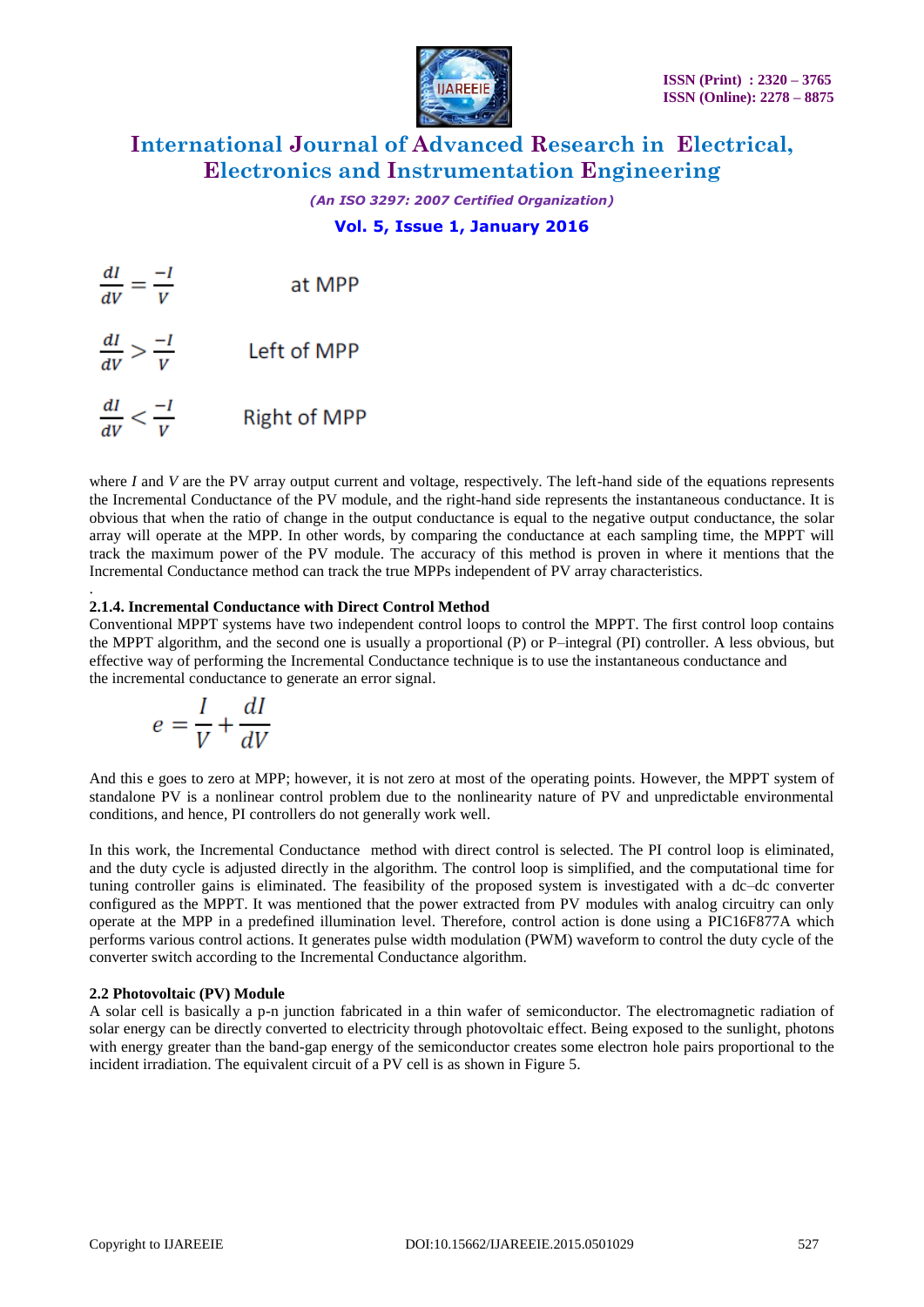

*(An ISO 3297: 2007 Certified Organization)*

**Vol. 5, Issue 1, January 2016**



Figure 4 PV cell modelled as diode circuit

The current source Iph represents the cell photocurrent. Rsh and Rs are the intrinsic shunt and series resistances of the cell, respectively. Usually the value of Rsh is very large and that of Rs is very small, hence they may be neglected to simplify the analysis. PV cells are grouped in larger units called PV modules which are further interconnected in a parallel-series configuration to form PV arrays. The photovoltaic panel can be modelled mathematically as given in equations  $(1) - (4)$ .  $[1, 8]$ 

Module photo-current:

$$
I_{\rm ph} = [I_{\rm scr} + K_i(T - 298)] * \frac{\lambda}{1000}.
$$

Module reverse saturation current

$$
I_{rr} = I_{scr} / \left[ exp\left( {}^{qV_{oc}} / {}_{N_sKAT} \right) - 1 \right] \qquad \qquad _{\ldots \ldots -(2)}
$$

The module saturation current Irs varies with the cell temperature, which is given by

$$
I_{rs} = I_{rr} \left[ \frac{T}{T_r} \right]^3 \exp \left[ \frac{q * E_{go}}{B * K} \left\{ \frac{1}{T_r} - \frac{1}{T} \right\} \right]
$$
  
........(3)

The output current of PV module is  $I_{pv} = N_p * I_{ph} - N_p * I_{rs} \left[ exp(K_0 \frac{v}{N_s}) - 1 \right].$ -------(4)

Where

Vpv is output voltage of a PV module (V) Ipv is output current of a PV module (A) Tr is the reference temperature  $= 298$  K T is the module operating temperature in Kelvin Iph is the light generated current in a PV module (A) Irs is the cell reverse saturation current (A)  $A = B$  is an ideality factor = 1.6 K is Boltzmann constant =  $1.3805 \times 10-23$  J/K q is Electron charge =  $1.6 \times 10$ -19 C Rs is the series resistance of a PV module Iscr is the PV module short-circuit current Ki is the short-circuit current temperature co-efficient  $\leq$  is the PV module illumination (W/m2) = 1000W/m2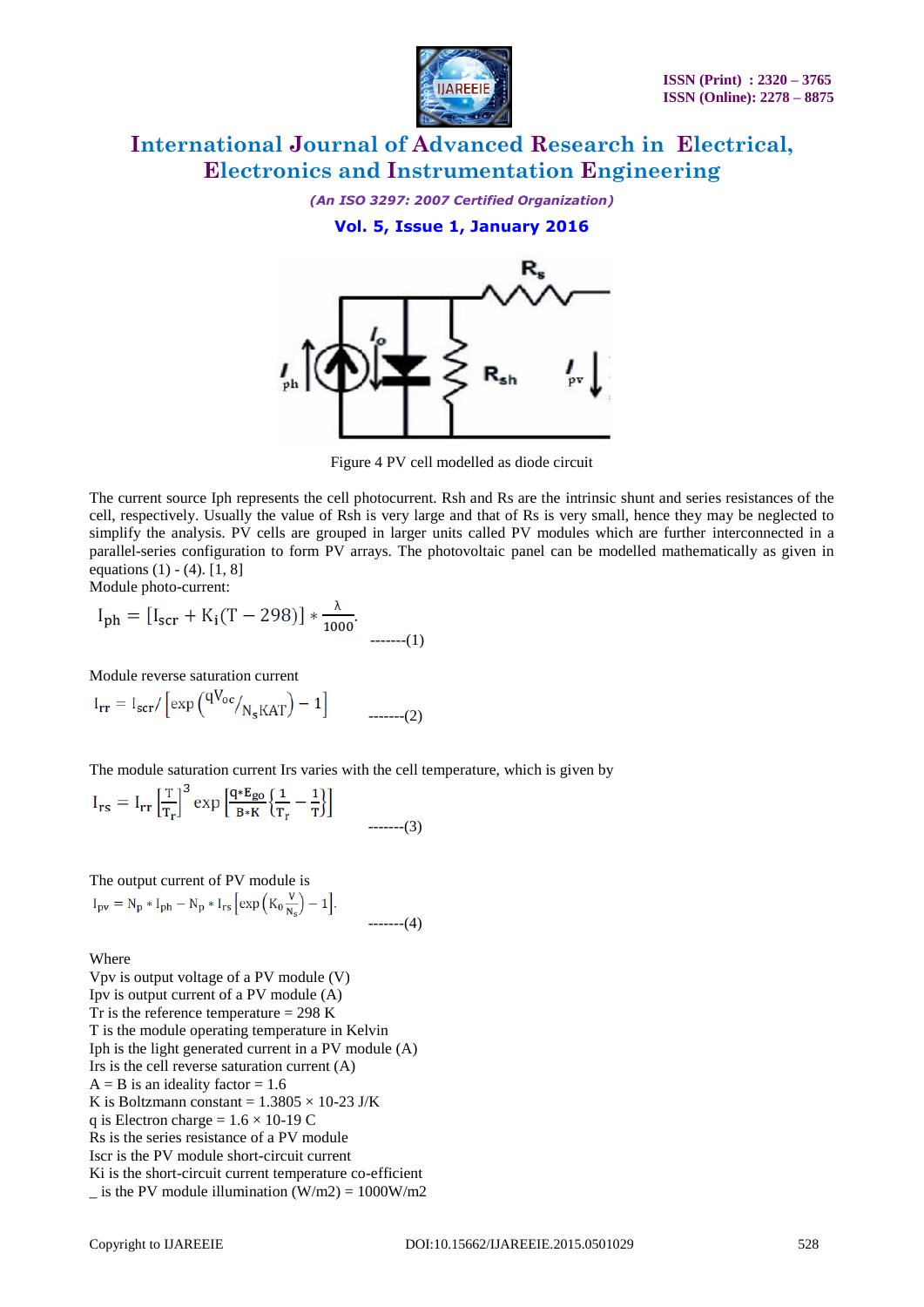

*(An ISO 3297: 2007 Certified Organization)*

# **Vol. 5, Issue 1, January 2016**

Ego is the band gap for silicon  $= 1.1$  eV K0 is constant Ns is the number of cells connected in series Np is the number of cells connected in parallel

## **2.3 SEPI Converter**

The **single-ended primary-inductor converter** (**SEPIC**) is a type of [DC/DC converter](https://en.wikipedia.org/wiki/DC-to-DC_converter) allowing the electrical potential [\(voltage\)](https://en.wikipedia.org/wiki/Voltage) at its output to be greater than, less than, or equal to that at its input. The output of the SEPIC is controlled by the [duty cycle](https://en.wikipedia.org/wiki/Duty_cycle) of the control transistor.





A SEPIC is essentially a [boost converter](https://en.wikipedia.org/wiki/Boost_converter) followed by a [buck-boost converter,](https://en.wikipedia.org/wiki/Buck-boost_converter) therefore it is similar to a traditional [buck-boost converter,](https://en.wikipedia.org/wiki/Buck-boost_converter) but has advantages of having non-inverted output (the output has the same voltage polarity as the input), using a series capacitor to couple energy from the input to the output (and thus can respond more gracefully to a short-circuit output), and being capable of true shutdown: when the switch is turned off, its output drops to 0 V, following a fairly hefty transient dump of charge.

The [schematic diagram](https://en.wikipedia.org/wiki/Circuit_diagram) for a basic SEPIC is shown in Figure 6. As with other switched mode power supplies (specifically [DC-to-DC converters\)](https://en.wikipedia.org/wiki/DC-to-DC_converter), the SEPIC exchanges energy between the [capacitors](https://en.wikipedia.org/wiki/Capacitor) and [inductors](https://en.wikipedia.org/wiki/Inductor) in order to [convert](https://en.wikipedia.org/wiki/DC-to-DC_converter) from one voltage to another. The amount of energy exchanged is controlled by switch S1, which is typically a transistor such as a [MOSFET.](https://en.wikipedia.org/wiki/MOSFET) MOSFETs offer much higher input impedance and lower voltage drop than [bipolar junction transistors](https://en.wikipedia.org/wiki/Bipolar_junction_transistor) [\(BJTs\)](https://en.wikipedia.org/wiki/BJT), and do not require biasing resistors as MOSFET switching is controlled by differences in voltage rather than a current, as with BJTs).

#### **1) Continuous mode**

A SEPIC is said to be in continuous-conduction mode ("continuous mode") if the [current](https://en.wikipedia.org/wiki/Electric_current) through the inductor L1 never falls to zero. During a SEPIC's [steady-state](https://en.wikipedia.org/wiki/Steady-state) operation, the average voltage across capacitor C1 ( $V_{C1}$ ) is equal to the input voltage  $(V_{in})$ . Because capacitor C1 blocks direct current (DC), the average current through it  $(I_{C1})$  is zero, making inductor L2 the only source of DC load current. Therefore, the average current through inductor L2 ( $I_{L2}$ ) is the same as the average load current and hence independent of the input voltage. be written:

Looking at average voltages, the following can be  

$$
V_{IN} = V_{L1} + V_{C1} + V_{L2}
$$
........(5)

Because the average voltage of  $V_{C1}$  is equal to  $V_{IN}$ ,  $V_{L1} = -V_{L2}$ . For this reason, the two inductors can be wound on the same core. Since the voltages are the same in magnitude, their effects of the mutual inductance will be zero, assuming the polarity of the windings is correct. Also, since the voltages are the same in magnitude, the ripple currents from the two inductors will be equal in magnitude.

The average currents can be summed as follows (average capacitor currents must be zero): 
$$
\mathbf{r}
$$

$$
I_{D1} = I_{L1} - I_{L2}
$$
............(6)

## **2) Discontinuous mode**

A SEPIC is said to be in discontinuous-conduction mode or discontinuous mode if the [current](https://en.wikipedia.org/wiki/Electric_current) through the inductor L1 is allowed to fall to zero.

The voltage drop and switching time of diode D1 is critical to a SEPIC's reliability and efficiency. The diode's switching time needs to be extremely fast in order to not generate high voltage spikes across the inductors, which could cause damage to components. Fast [conventional diodes](https://en.wikipedia.org/wiki/Diode) or [Schottky diodes](https://en.wikipedia.org/wiki/Schottky_diode) may be used.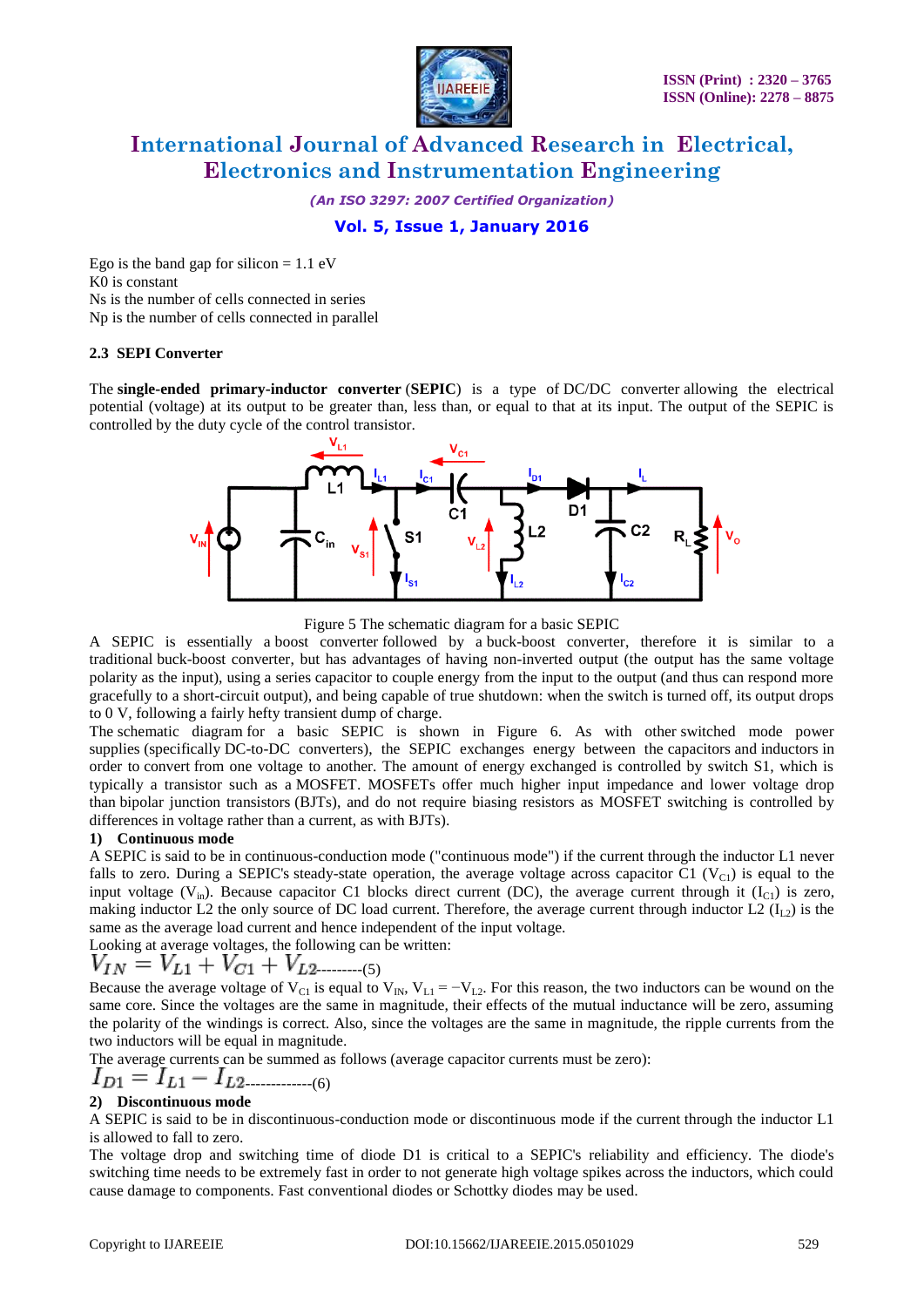

*(An ISO 3297: 2007 Certified Organization)*

# **Vol. 5, Issue 1, January 2016**

The resistances in the inductors and the capacitors can also have large effects on the converter efficiency and ripple. Inductors with lower series resistance allow less energy to be dissipated as heat, resulting in greater efficiency (a larger portion of the input power being transferred to the load). Capacitors with low equivalent series resistance (ESR) should also be used for C1 and C2 to minimize ripple and prevent heat build-up, especially in C1 where the current is changing direction frequently.



### **III. SYSTEM ANALYSIS & DESCRIPTION**

Figure 6 Block Diagram of the system

To track the Maximum power point, a Hardware section is required which consist of different parts. The figure 7 above shows the block diagram of the system. It consist of Solar Panel ,SEPIC Convertor, Invertor , Microcontroller, Opto Coupler , Liquid Crystal Display , current and voltage measurement unit and driver circuits. The solar panel will harness the solar power which is stored in the battery. The microcontroller switches the supply between the mains and the battery through the relays. The SEPIC convertor maintains the battery voltage and also charges the batter. The microcontroller also provides the PWM pulses at the gate of the MOSFET

## **IV. EXPERIMENTAL SETUP**



Figure 7 The Experimental Setup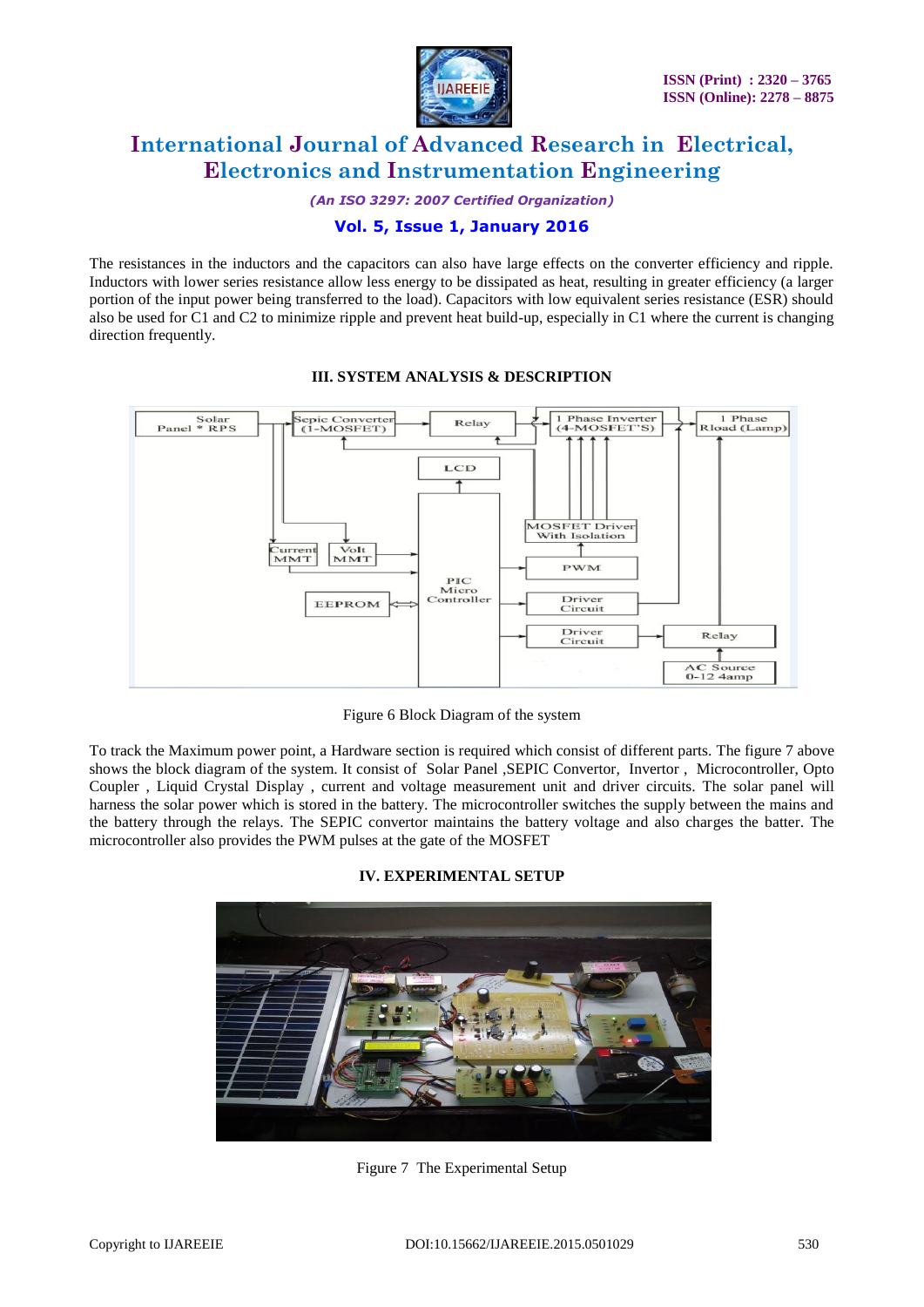

*(An ISO 3297: 2007 Certified Organization)*

## **Vol. 5, Issue 1, January 2016**

The solar panel supplies voltage to the buck boost (sepic convertor) .The buck boost convertor ensures that the voltage is maintained at 12 v .The buck boost convertor supplies the voltage to the battery .Initially the solar panel output is given to the battery. The output of the solar panel is DC hence this DC output will charge the battery as the battery can accept only DC input and provides DC output. The solar panel used in the circuit is of 12V and also the battery used is of 12V.Now this DC output from the battery is given to the inverter circuit which converts the DC signal to AC. The converted AC output is given to the relay which acts as an automatic switch. The output load is connected to the relay, so whenever the relay gets a ON signal from the microcontroller unit , it will turn ON the output load and whenever the input to the relay is OFF, it will turn OFF the output load.

When the battery level goes below a specific value then mains will drive the relay and the relay will then drive the load. Simultaneously the AC supply is converted to DC .The DC voltage will drive the opto coupler which will then trigger the SEPIC convertor and the battery gets charged.

The microcontroller is the heart of the circuit that would provide switching between the AC mains and the battery. Actually both the relays connected in the circuit do not receive the signal directly via the battery and the AC mains instead they are connected to the microcontroller through which they turned ON and OFF the load.

The microcontroller decides the switching:

1. It first checks whether both the battery and the AC mains are available are not. If both are available then it considers the AC mains thereby keeping the battery output for backup. In this period of time the microcontroller checks the battery voltage, if the battery voltage is low then the solar panel charges the battery to the maximum.

2. If the AC mains is not available then it considers the battery voltage which is fully charged.

3. To display the values of input voltage and current and output voltage and current we have connected a LCD to the microcontroller.

#### **V. RESULT AND DISCUSSION**

Though numerous rechargeable batteries exist, the most commonly used battery in solar systems is the lead-acid battery. This is mainly because of the price to power ratio is superior to all other types and due to the fact that this is a proven technology. The lead acid battery of 12V is charged using MPPT technique. Table 1 below shows the observations of variation of voltage, current of battery and solar panel with respect to time which has been taken in the third week of December 2015 from 9:00 am to 6:00 pm.

| <b>Time</b> | <b>Input voltage</b><br>(Volts) | Input<br><b>Current</b> | <b>Power</b><br>(Watts) |
|-------------|---------------------------------|-------------------------|-------------------------|
|             |                                 | (Ampere)                |                         |
| 9 a.m.      | 13                              | 0.02                    | 0.26                    |
| $10$ a.m.   | 14.2                            | 0.022                   | 0.31                    |
| 11 a.m.     | 15                              | 0.024                   | 0.36                    |
| 12 noon     | 15.5                            | 0.028                   | 0.43                    |
| $01$ p.m.   | 16                              | 0.029                   | 0.46                    |
| $02$ p.m.   | 17                              | 0.030                   | 0.51                    |
| 03 p.m.     | 17.5                            | 0.031                   | 0.54                    |
| 04 p.m.     | 15                              | 0.024                   | 0.36                    |
| 05 p.m.     | 12                              | 0.015                   | 0.18                    |
| 06 p.m.     | 06                              | 0.001                   | 0.006                   |

Table 1 Observation of variation of Voltage , and current of the solar panel